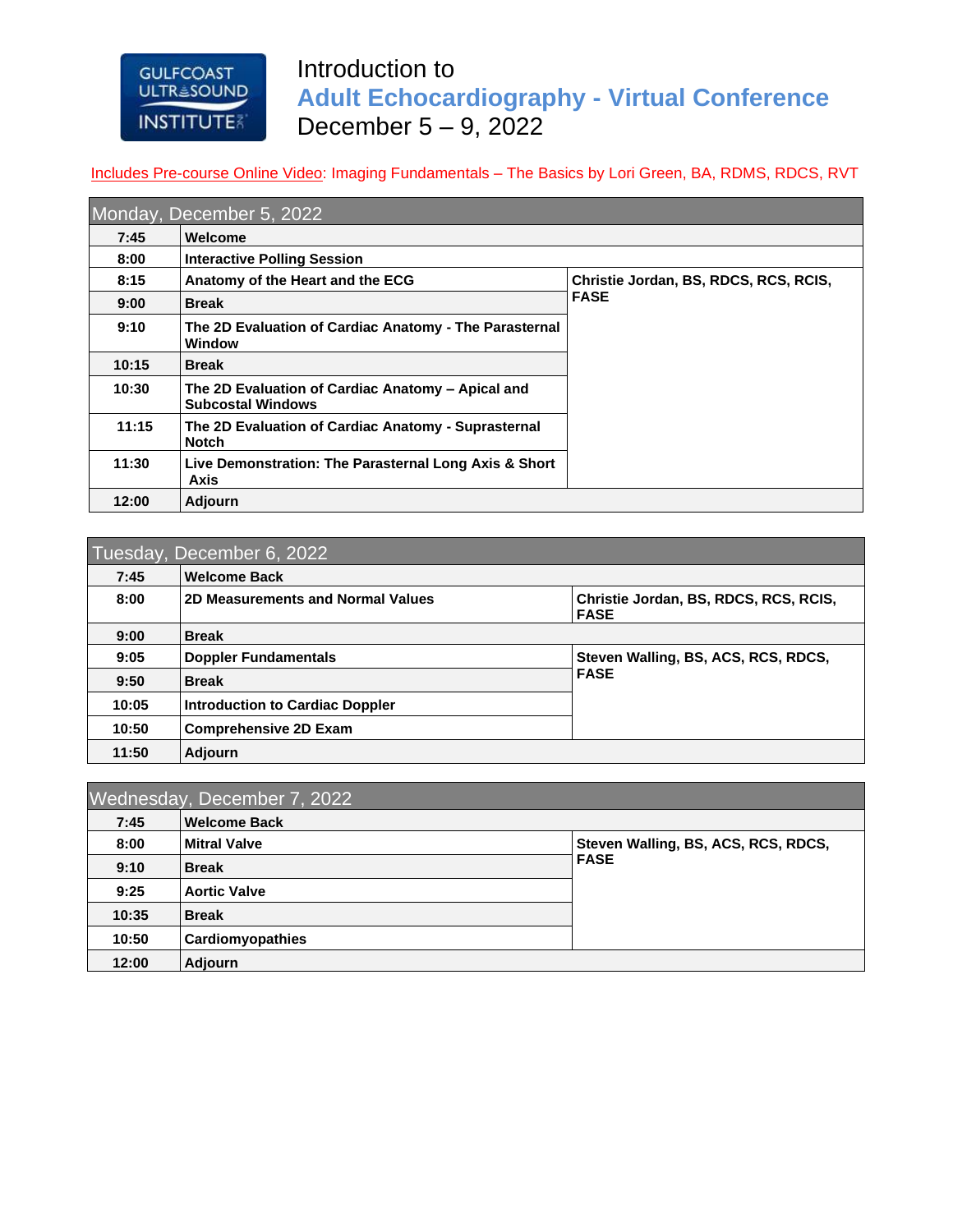# Introduction to **Adult Echocardiography - Virtual Conference** December 5 – 9, 2022

| 7:45  | <b>Welcome Back &amp; Introduction</b> |                                    |
|-------|----------------------------------------|------------------------------------|
| 8:00  | <b>Doppler Evaluation of MVD</b>       | Daniel Bourque, MS, ACS, RCS, FASE |
| 9:30  | <b>Stretch Break</b>                   |                                    |
| 9:35  | <b>Doppler Evaluation of AVD</b>       |                                    |
| 11:00 | <b>Break</b>                           |                                    |
| 11:10 | <b>Right Heart Disease</b>             |                                    |
| 12:15 | <b>Adjourn</b>                         |                                    |

GULFCOAST<br>ULTR≗SOUND

**INSTITUTE** 

| 7:45  | <b>Welcome Back</b>                                |                                    |
|-------|----------------------------------------------------|------------------------------------|
| 8:00  | <b>Coronary Heart Disease</b>                      | Daniel Bourque, MS, ACS, RCS, FASE |
| 9:15  | <b>Contrast Utilization</b>                        |                                    |
| 9:45  | <b>Break</b>                                       |                                    |
| 10:00 | <b>Diastolic Function</b>                          |                                    |
| 10:45 | <b>Pericardial Disease</b>                         |                                    |
| 11:15 | <b>Cardiac Masses</b>                              |                                    |
| 11:45 | <b>Interactive Polling Session with Discussion</b> |                                    |
| 12:00 | <b>Adjourn</b>                                     |                                    |

\*\* This is a tentative course itinerary. Lecture faculty, times and dates may be subject to change.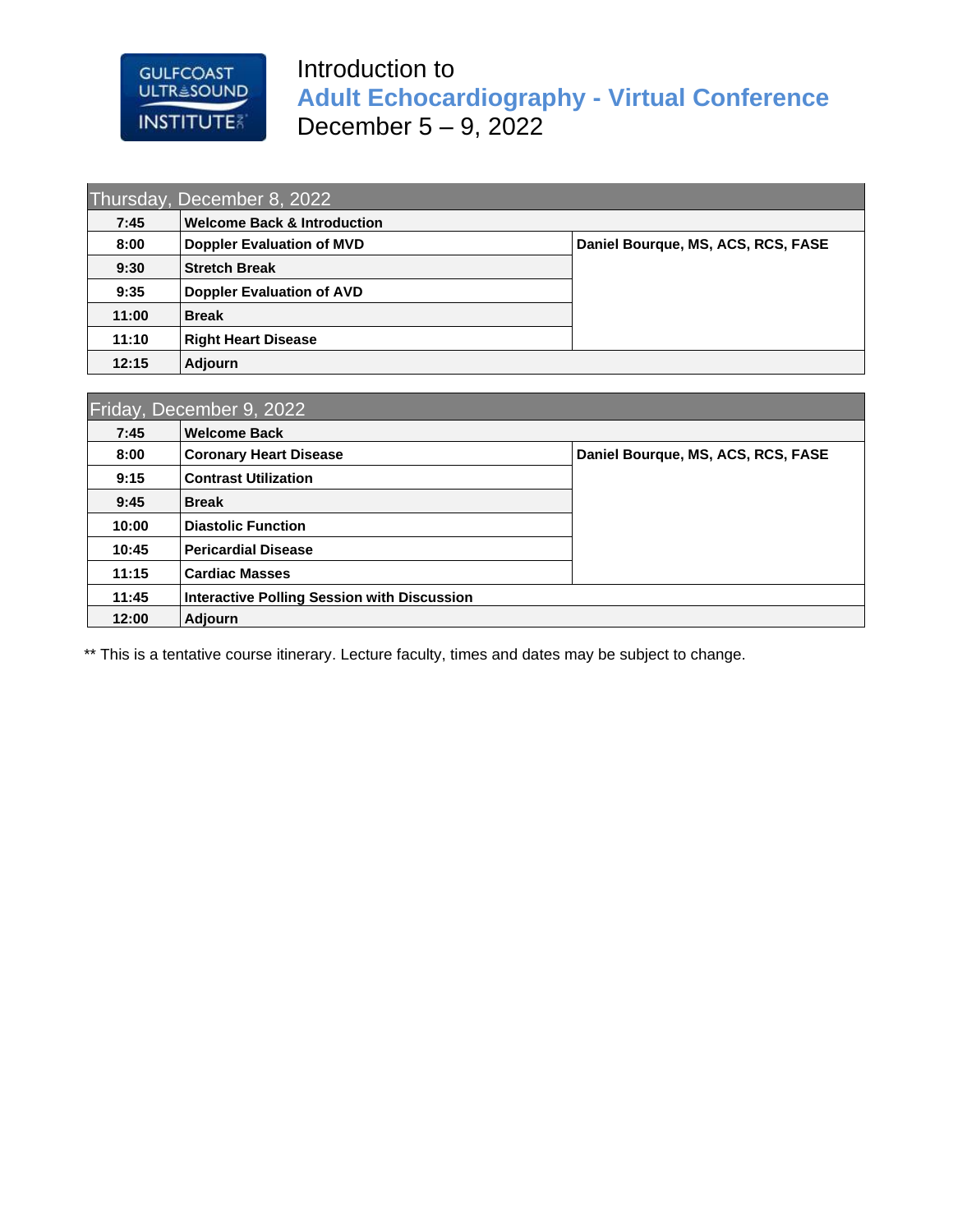## **GULFCOAST ULTRESOUND INSTITUTE**

## Introduction to **Adult Echocardiography - Virtual Conference** December 5 – 9, 2022

Gulfcoast Ultrasound Institute is accredited by the Accreditation Council for Continuing Medical Education (ACCME) to provide continuing medical education for physicians.

The Gulfcoast Ultrasound Institute designates this internet live educational activity for a maximum of 20.0 *AMA PRA Category 1 CreditsTM*. Physicians should claim only the credit commensurate with the extent of their participation in the activity.

The Gulfcoast Ultrasound Institute designates an additional 1*.*25 *AMA PRA Category 1 Credits™* for the enduring educational activity "Imaging Fundamentals – The Basics"*.* Physicians should claim only credit commensurate with the extent of their participation in the educational activity.

This course also meets CME / CEU requirements for ARDMS. Note: While offering the CME credit hours noted above, activities are not intended to provide extensive training or certification for exam performance or interpretation.

#### **NEEDS STATEMENT:**

The planning committee has determined a need for the following educational activity based on requests from the medical community, expanded utilization of ultrasound, and lab accreditation requirements.

#### **COURSE OBJECTIVES:**

At the completion of the program the participant should be able to:

- 1. Increase the participant's knowledge to better perform and/or interpret Echocardiography examinations.
- 2. Demonstrate proper transducer manipulation and system optimization to produce diagnostic images (sonographer) and recognize potential imaging errors (Physician).
- 3. Demonstrate routine scan protocols to evaluate an adult patient using 2D/M-Mode/Color Flow & Doppler echocardiographic techniques.
- 4. Perform standard 2D, m-mode and Doppler measurements
- 5. Identify normal/abnormal characteristics of 2D cardiac anatomy.
- 6. State the role of cardiac Doppler and list the necessary qualitative/quantitative measurements.
- 7. Identify the ultrasound findings associated with valvular heart disease, cardiomyopathies, ischemic heart disease, pericardial disease and cardiac masses.
- 8. List the latest imaging techniques in quantification of right and left ventricle wall motion. Document findings and apply standardized guidelines during compilation of an Echocardiography worksheet (sonographer) and dictated report (Physician).
- 9. List the steps necessary for system optimization during contrast echo imaging.
- 10. Increase confidence to incorporate protocols, techniques & interpretation criteria to improve diagnostic/treatment accuracy.

While offering CME credit this activity is not intended to provide extensive training or certification for interpretation of Cardiac Ultrasound Examinations. We recommend working under supervised conditions until an accepted level of proficiency has been achieved.

No financial commercial support or educational grants were received for this activity and no "in-kind" commercial support is provided as no "hands-on" instruction is performed.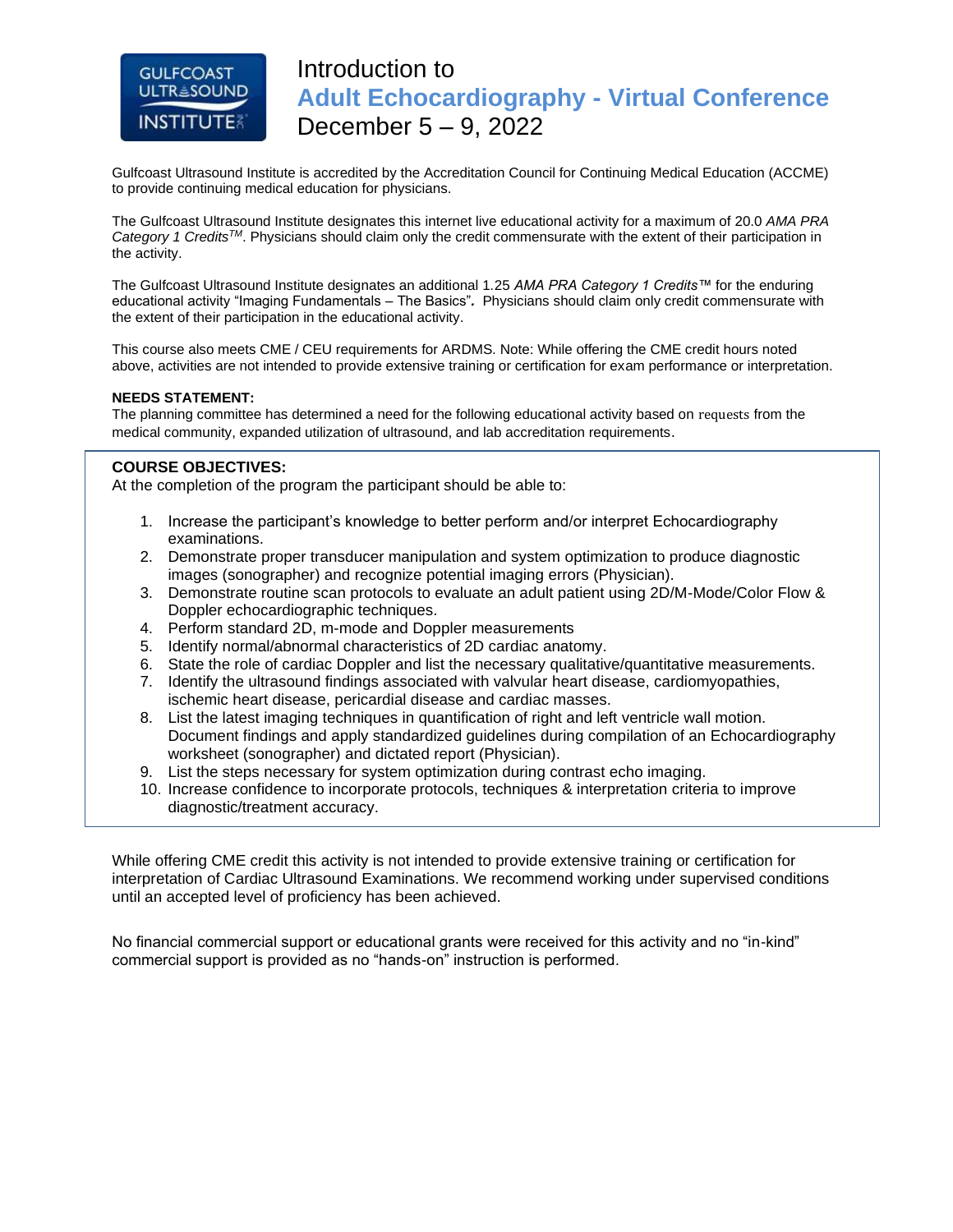

Introduction to **Adult Echocardiography - Virtual Conference** December 5 – 9, 2022

# **Disclosure of Relevant Financial Relationships With Commercial Companies/Organizations**

Gulfcoast Ultrasound Institute, Inc. endorses the standards and essentials of the Accreditation Council for Continuing Medical Education for activities and the speakers at these activities disclose relevant relationships with commercial companies or organizations.

Speakers having relevant financial relationships include receiving from a commercial company research grants, consultancies, honoraria and travel, or having a self-managed equity interest in a company.

## **FACULTY:**

### **Daniel Bourque, MS, ACS, RCS, FASE**

Orlando Regional Medical Center Orlando, FL *No relevant financial relationships to disclose*

#### **Christie Jordan, BS, RDCS, RCS, RCIS, FASE**

Cardiovascular Technology Faculty Program Director Florida State College at Jacksonville Jacksonville, FL *No relevant financial relationships to disclose*

### **Steven Walling, BS, ACS, RCS, RDCS, FASE**

Director and Clinical Coordinator Hoffman Heart School of Cardiovascular Technology Trinity Health Of New England Corporation, Inc. Hartford, CT *No relevant financial relationships to disclose*

*All presentations for this CME activity were reviewed and approved by member(s) of the GUI staff to determine content validity and ensure that no conflicts of interest exist prior to final course material compilation and printing.*